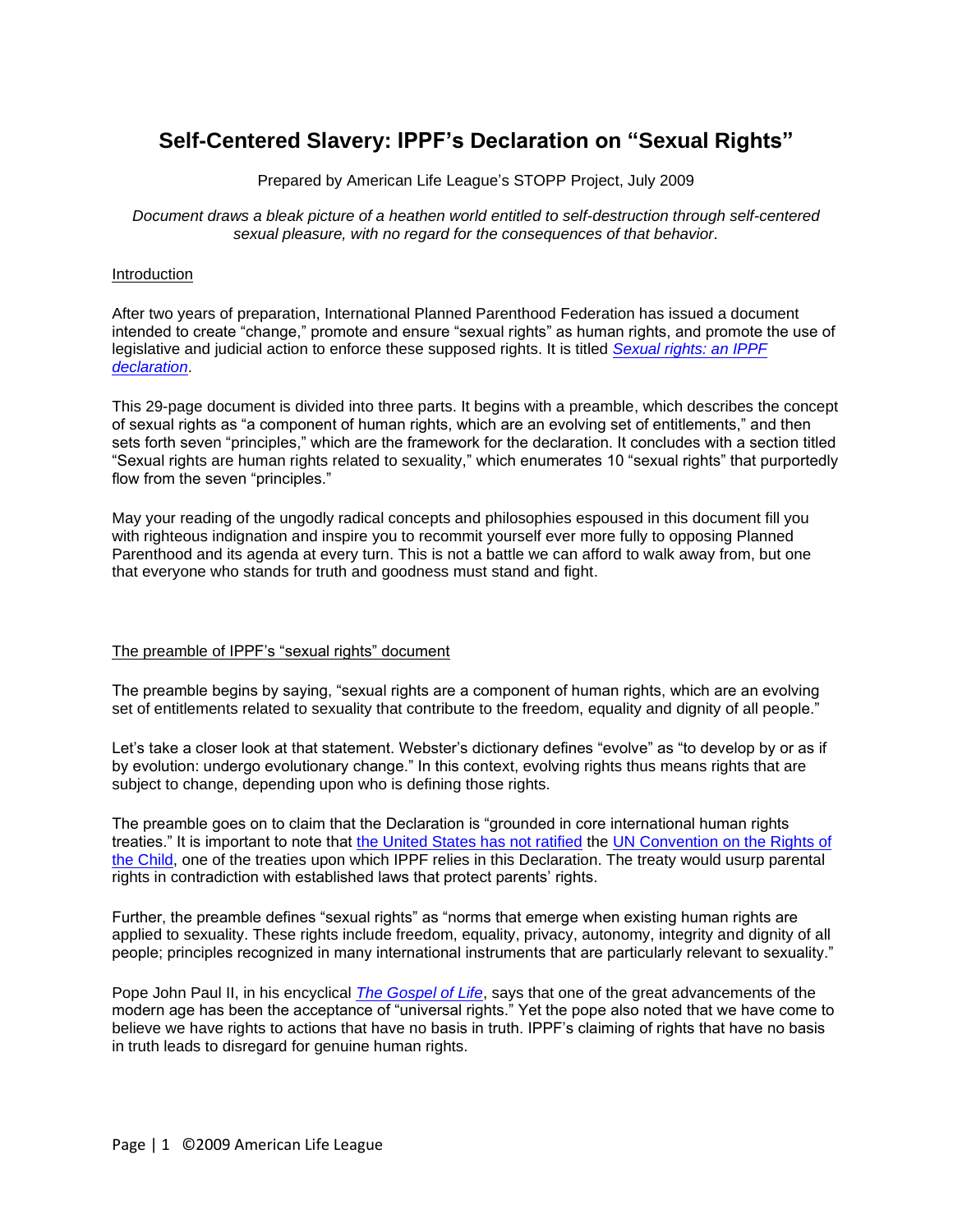## The seven 'general principles'

IPPF enumerates seven principles to promote and fulfill its "sexual rights" propaganda.

―**Principle 1** – Sexuality is an integral part of the personhood of every human being. For this reason, a favourable environment in which everyone may enjoy all sexual rights as part of the process of development must be created."

Principle 1 goes on to say, "Poverty is both a cause and a consequence of sexual ill health and sexualitybased inequalities and exclusions. Programming must address the interconnection of poverty with these issues, recognizing its role in the enjoyment and denial of human rights and, in particular, its effects on sexual rights."

―**Principle 2** – The rights and protections guaranteed to people under age eighteen differ from those of adults, and must take into account the evolving capacities of the individual child to exercise rights on his or her own behalf."

Here IPPF refers to Article 5 of the Convention on the Rights of the Child, saying that "it is stated that the direction and guidance provided by parents or others with responsibility for the child must take into account the capacities of the child to exercise rights on his or her own behalf. The concept of evolving capacity of children requires a balance between recognizing children as active agents in their own lives entitled to be respected as citizens, as people and as rights-bearers with increasing autonomy, while also being entitled to protection in accordance with their vulnerability."

IPPF's explanation continues: "Several key principles govern the interrelationship between children's rights and other interests. Among these are: the view of persons under 18 as rights holders; the best interests of the child; the evolving capacities of the child; non-discrimination; and the responsibility for ensuring conditions for thriving. In the context of sexual rights, these principles require an individualized approach, informed by demonstration of maturity and consideration of particular circumstances, such as the specific child or adolescent's understanding, activities, physical or mental health status, relationship with parents or other interested parties, the power relations among those involved, and the nature of the issue at hand."

The key to understanding all this bureaucratic language is the last sentence. Let's restate that line and add some emphasis in the form of underlining:

"In the context of sexual rights, these principles require an individualized approach, informed by demonstration of maturity and consideration of particular circumstances, such as the specific child or adolescent's understanding, activities, physical or mental health status, relationship with parents or other interested parties, the power relations among those involved, and the nature of the issue at hand."

What this means is that your child will not be safe from this ideology. For example, if Planned Parenthood can convince a judge that your child is mature and that the child is being stifled because of the Christian morality you are attempting to "impose" on him or her, then the judge can declare your child to be emancipated for purposes of attaining sexual pleasure. It means that once the attainment of sexual pleasure is declared a right, you will be helpless to enforce any rules restricting your minor child's sexual activity.

"Principle 3- Non-discrimination underlies all human rights protection and promotion."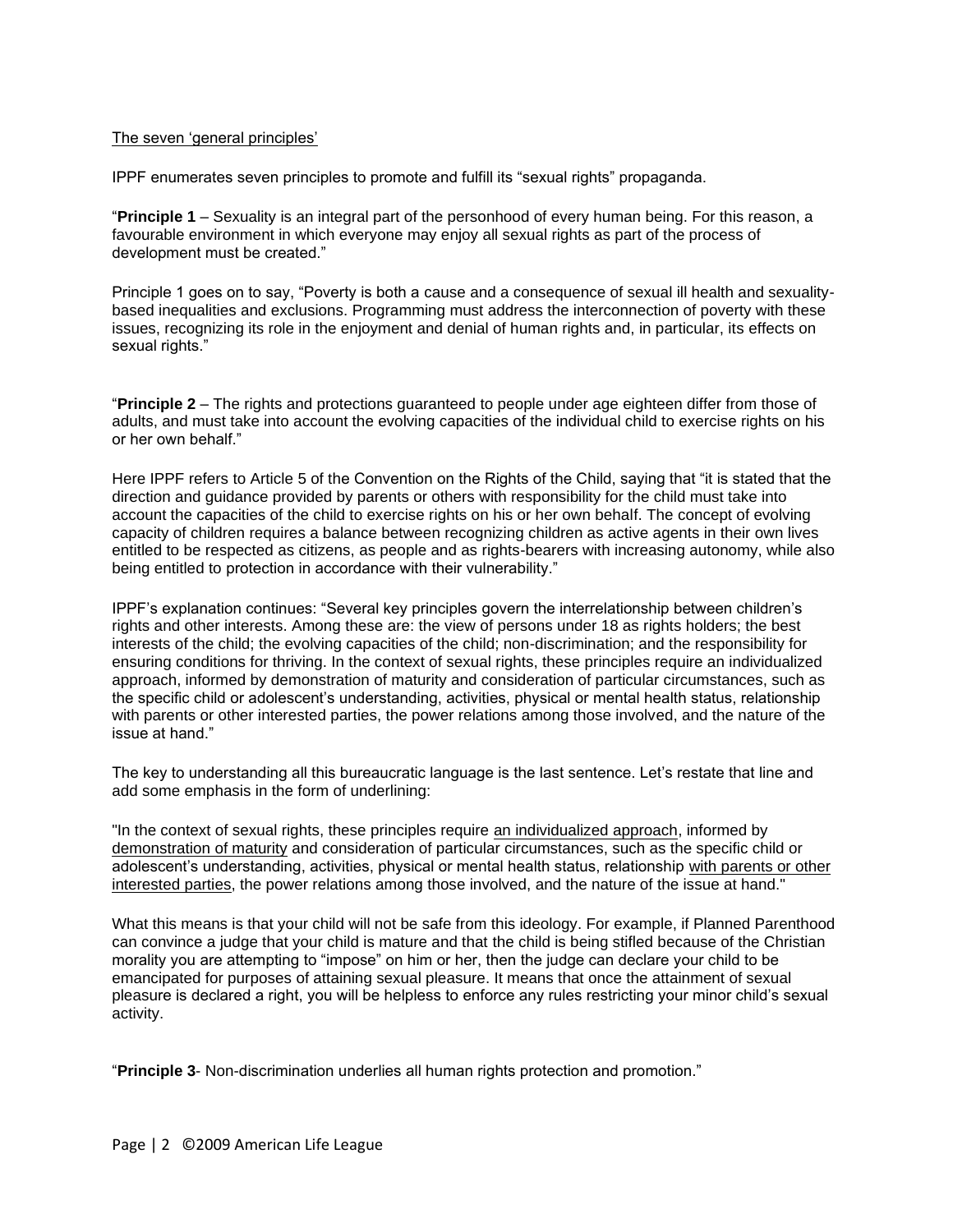This section states, in part, "This framework of non-discrimination prohibits any distinction, exclusion or restriction on the basis of sex; age; gender; gender identity; sexual orientation; marital status; sexual history or behaviour, real or imputed;... religion... which has the purpose or effect of nullifying the recognition, enjoyment or exercise on an equal basis with others, of all human rights."

Here we have IPPF claiming, in the name of non-discrimination, the "right" to indulge in any type of sexual behavior, with the underlying threat of enforcement of such "rights" through non-discrimination statutes and legislation.

This section also sets out to prohibit "discrimination in the realm of sexual rights... through unequal access" to "comprehensive sexuality education" (a term that Planned Parenthood juxtaposes with chastity education or "abstinence-only education," which it opposes.)

PP, in the meantime, pushes "comprehensive sexuality education" programs to children as young as age five. Today's sex education programs, such as those promoted by Planned Parenthood, are extremely harmful for children according to experts such as Dr. Melvin Anchell, who discusses the psychological aspects of human sexual development here: [http://www.stopp.org/anchell.htm.](http://www.stopp.org/anchell.htm)

―**Principle 4** – Sexuality, and the pleasure deriving from it, is a central aspect of being human, whether or not a person chooses to reproduce."

This section promotes an entitlement to the enjoyment of sexuality without reproduction, and the entitlement to reproduction without sex, against the backdrop of the previously mentioned demand for non-discrimination on the basis of age, sexual orientation or identity, sexual history or behavior, religion, etc.

This section also brazenly states, "The entitlement to experience and enjoy sexuality independent of reproduction, and reproduction independent of sexuality should be safeguarded, paying particular attention to those who, historically and in the present, are denied such an entitlement."

Attempting to divorce society from the natural law, to divorce civilization from its most basic and beneficial institution – sacramental marriage between one man and one woman, and the children who spring forth from and thrive within this marital bond – this document draws a bleak picture of a heathen world entitled to self-destruction through self-centered sexual pleasure with no regard for the consequences of that behavior.

Children become something that interferes with pleasure and thus something to be avoided. When avoidance fails, they are easily destroyed by abortion. They become, on the other hand, property to which adults are entitled, without the need of reproductive sex (i.e., through cloning; in vitro fertilization; adoption by anyone regardless of sexual orientation or sexual behavior, etc.).

Pulling out all the stops, IPPF then claims, "All persons are entitled to the conditions that enable the pursuit of a pleasurable sexuality." It continues, "Given that pleasure is an intrinsic aspect of sexuality, the right to seek, express and determine when to experience it must not be denied to anyone."

Having opened the door to all sorts of deviant sexual activity, this document seeks to place a permanent wedge in the door, allowing evil to run at full force.

With an entitlement to seek, express and determine when, where and how to express one's sexuality, what's to stop someone from fornicating in the middle of the public square? According to Principle 4, such an activity should not be denied. When a society begins to accept and embrace evil, total chaos will follow.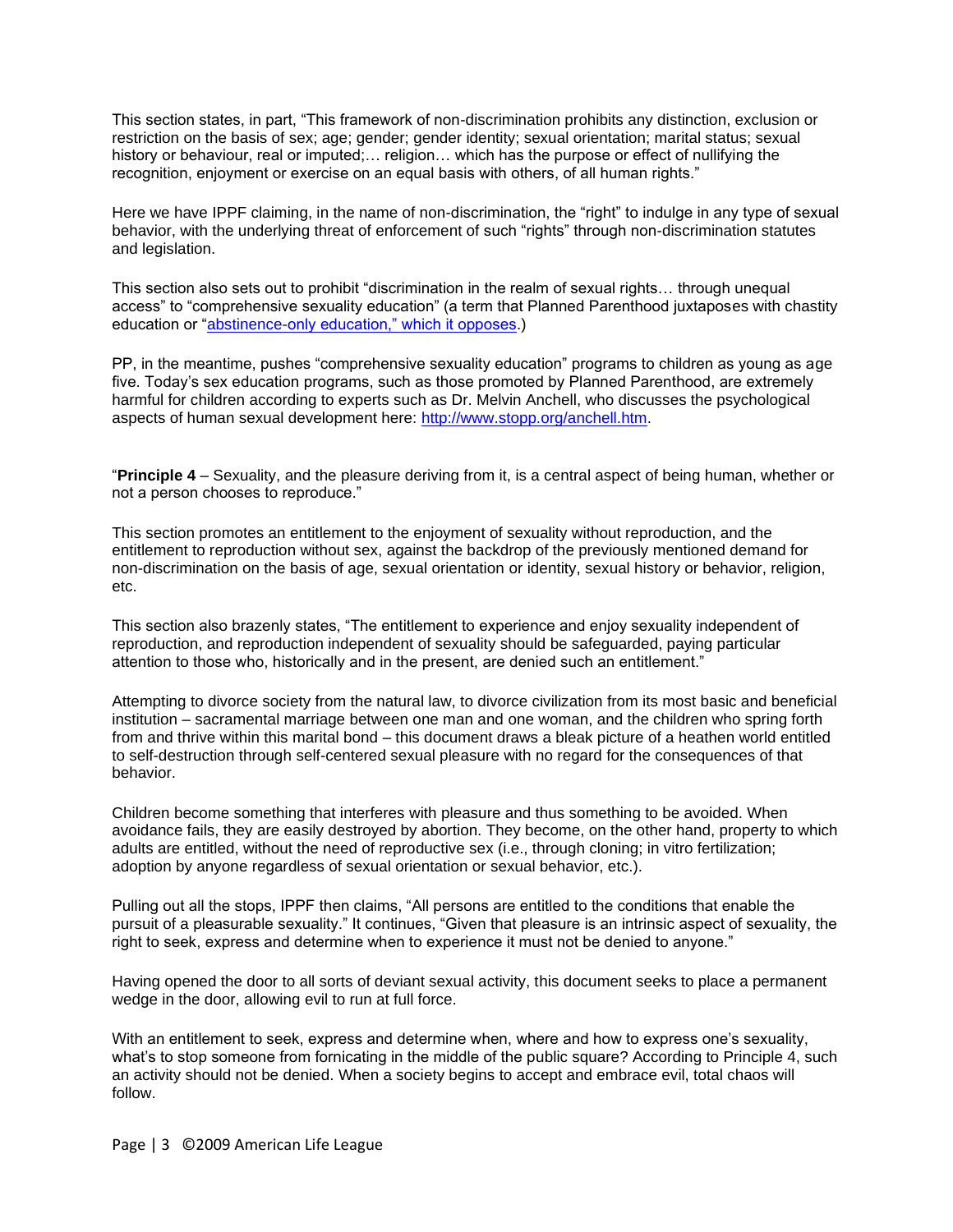# **Principles 5 and 6**:

"Principle 5- Ensuring sexual rights for all includes a commitment to freedom and protection from harm."

―Principle 6- Sexual rights may be subject only to those limitations determined by law for the purpose of securing due recognition and respect for the rights and freedoms of others and the general welfare in a democratic society."

Once again negating the laws of God, the document states that the only limitations to be placed on sexual freedom are those determined by the laws of man.

In the face of a declaration that basically states, "Do whatever feels good," it is going to be very difficult to protect people from abuse and harm, since the declaration attempts to eliminate any trace of conscience and guilt from a person and makes no distinction between what is right and what is wrong.

"**Principle 7** – The obligations to respect, protect and fufil apply to all sexual rights and freedoms."

This section states, "Sexual rights and freedoms include core legal claims as well as access to the means to fulfil those claims." It would require states to refrain from violating or otherwise interfering with a person's "sexual rights." It also places the burden on states to prevent third parties from interfering with these "rights" and would require that states adopt "appropriate legislative, administrative, budgetary, judicial, promotional and other measures towards the full realization of the right."

It further seeks to hold "other actors in civil society whose actions and omissions have effects on the enjoyment of sexual rights" accountable under the law. It comes as no great surprise that among the groups listed which PP would like to hold legally responsible for interference with sexual rights are "notfor-profit and religious entities."

There you have it: International Planned Parenthood Federation is attempting to set the stage for requiring churches to support PP's agenda, by "respecting, protecting and fulfilling" the "sexual rights" of all, in accordance with IPPF's philosophies.

IPPF and PPFA do not understand the gift of sexuality. As is stated in the Vatican document *[The Truth](http://www.vatican.va/roman_curia/pontifical_councils/family/documents/rc_pc_family_doc_08121995_human-sexuality_en.html)*  [and Meaning of Human Sexuality: Guidelines for Education within the Family](http://www.vatican.va/roman_curia/pontifical_councils/family/documents/rc_pc_family_doc_08121995_human-sexuality_en.html), "Sexuality is a fundamental component of personality, one of its modes of being, of manifestation, of communicating with others, of feeling, of expressing and of living human love."

Is love mentioned at all throughout the entire Declaration? No, not once. The word "love" is never mentioned nor is the word chastity. Perhaps IPPF needs to get a lesson or two about chastity, since ―chastity is the joyous affirmation of someone who knows how to live self-giving, free from any form of self-centered slavery" (emphasis added).

## IPPF's 10 "sexual rights"

Pope John Paul II, in his encyclical *[The Gospel of Life](http://www.vatican.va/holy_father/john_paul_ii/encyclicals/documents/hf_jp-ii_enc_25031995_evangelium-vitae_en.html)*, says that one of the great advancements of the modern age has been the acceptance of "universal rights." Yet the pope also noted that we have come to believe we have rights to actions that have no basis in truth.

In this dangerous declaration of "sexual rights," IPPF lays claim to many so-called rights that simply have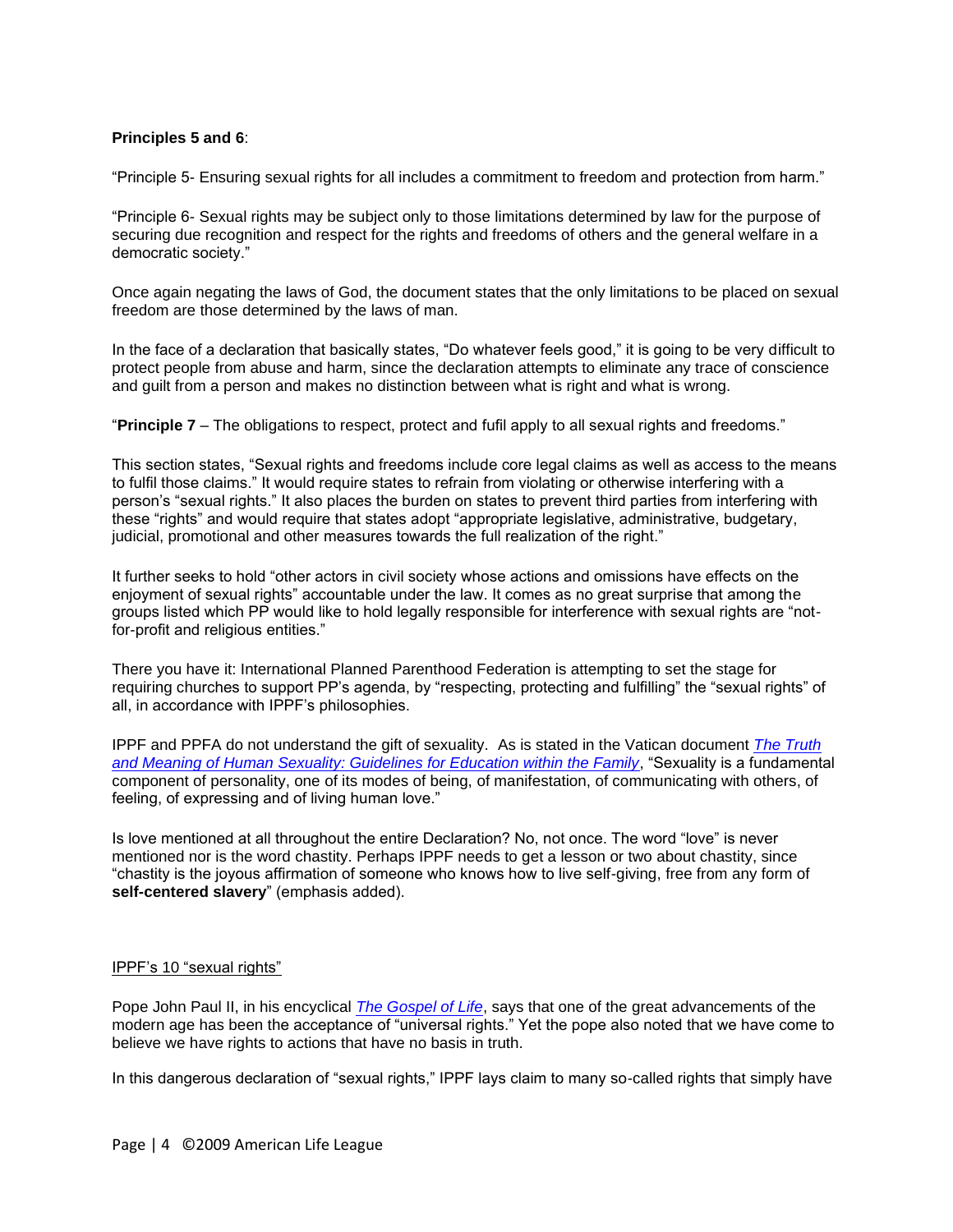no basis in truth. Thus, the declaration itself becomes a lie and leads to disregard for genuine human rights.

## **Introduction: Entitlements bolstered by international law**

The introduction to this section alleges, "Sexual rights are constituted by a set of entitlements related to sexuality that emanate from the rights to freedom, equality, privacy, autonomy, integrity and dignity of all people."

The enumeration of "sexual rights" picks up where the "principles" left off, by placing a strong emphasis on the fact that, supposedly, "many international instruments, norms and standards recognize the important principles related to sexuality."

We might be tempted to overlook this as a mere attempt to bolster the "rights" IPPF is claiming. However, a deeper look into the threat of international law shows that this statement is a most important premise one upon which IPPF may well be relying to compel nations to comply with these "sexual rights," whether or not a particular nation has ratified the instruments to which the declaration refers.

Read more on this dangerous premise in an upcoming *Wednesday STOPP Report*.

## **IPPF enumerates 10 "sexual rights"**

In an apparent attempt to mimic the Bill of Rights amending the Constitution of the United States, International Planned Parenthood Federation enumerates what it claims to be 10 "sexual rights," each listed and expounded upon as a separate article attached to its declaration.

## **"Article 1 – Right to equality, equal protection of the law and freedom from all forms of discrimination based on sex, sexuality or gender"**

The first paragraph references, through footnotes, a whopping **eight** international instruments or statements: "All human beings are born free and equal in dignity and rights and must enjoy the equal protection of the law against discrimination based on their sexuality, sex or gender."

The second paragraph demands that states and civil society take "steps to promote the modification of social and cultural practices based on stereotyped roles of women or men or on the idea of superiority or inferiority of sexes, genders or gender expressions."

In other words, Planned Parenthood is calling for social engineering to dispel the cultural and social norms regarding male and female roles.

The fourth paragraph says, "All persons shall be accorded legal capacity and the same opportunities to exercise that capacity… and shall be treated equally in all stages of procedure in courts and tribunals, with due regard for the evolving capacity of the child" (emphasis added).

Here IPPF continues to play on one of the document's recurring themes: that these "rights" are evolving or ever changing, that children's right to attain sexual pleasure is evolving according to their "capacity," and that children can be emancipated from parental control in areas of sexuality, rendering the parents totally helpless to intervene or control the sexual behavior of the child.

## **"Article 2 – The right to participation for all persons, regardless of sex, sexuality or gender"**

The second paragraph states, "All persons are entitled to participate in the development and implementation of policies that determine their welfare, including their sexual and reproductive health, without formal or informal barriers such as marriage qualifications, conditions related to HIV status, or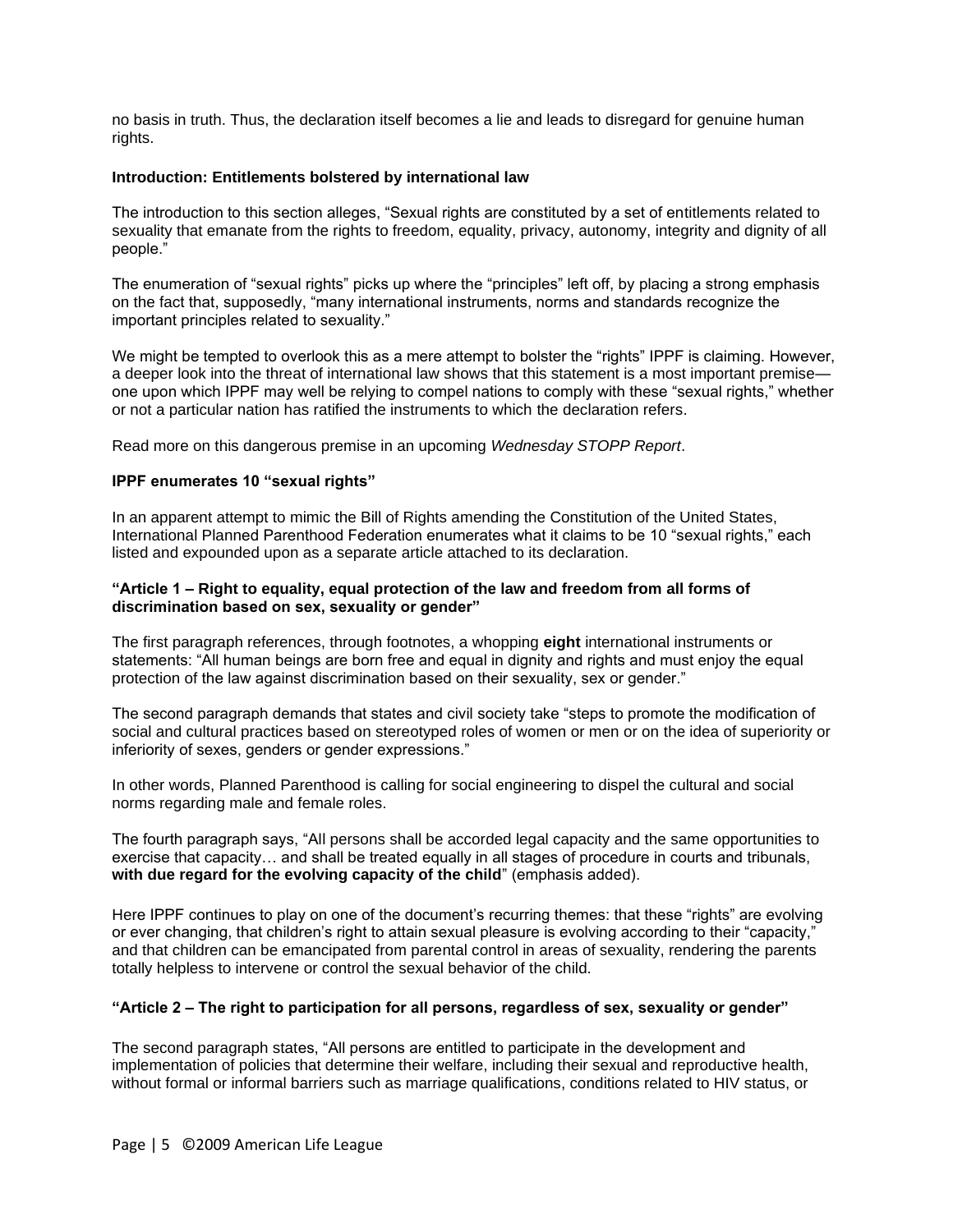discriminatory gender norms, stereotypes and prejudices that exclude or restrict the participation of persons based on ideas of gender and sexual propriety."

Following on the heels of the statement that children have rights to sexual pleasure according to their evolving capacities, this paragraph says that all persons, obviously including children, are entitled to participate in the development and implementation of policies that determine their sexual and reproductive health (which always includes deadly birth control and abortion, as far as PP is concerned); without the need of marriage, regardless of whether one of the partners is HIV positive; outside of gender norms (i.e., bisexual, homosexual, transgendered); stereotypes and prejudices (i.e., that sexual relations are reserved for a married couple, and that marriage is between one man and one woman); that exclude or restrict the participation of persons based on ideas of gender and sexual propriety (i.e., that Junior cannot be excluded from having sex with anyone of any gender, based on anyone's ideas of what would be correct or appropriate behavior).

For those who may have doubted the fact that Planned Parenthood wants to pull out all the stops on sexual activity—leaving truth, morality and decency behind as battlefield casualties—this paragraph should dispel any doubt. It spells out, with painful clarity, IPPF's intention to engineer a world that is guaranteed the right to wallow in the lowest pits of sexual sin, in a moral vacuum, without regard to societal norms.

And just in case you had any doubt that all of the aforesaid applies to young people, the next paragraph removes it: "Young people, who are frequently excluded, shall have the right to be participants and protagonists in processes of change in their societies. They shall have meaningful ways to contribute to and shall share the responsibilities for the development of policies and programmes to protect, promote and fulfil sexual and reproductive health and rights."

## **"Article 3 – The rights to life, liberty, security of the person and bodily integrity"**

Interestingly, the first paragraph of this article begins with "All persons have the right to life…" The only way IPPF can possibly rectify this statement with its huge abortion and birth control business is to constantly defend its claim, which conflicts with science, that the preborn are not persons. This is an area that cries out to the pro-life community for action—to press [for human personhood amendments.](http://www.all.org/personhood/)

The next paragraph forbids corporal punishment for sexual history or behavior.

It is followed by a paragraph which pits mothers against their preborn babies, stating that "no woman's life or health shall be put at risk as a consequence of medical treatment being denied to her for any physical or mental condition, or based on others placing a competing value on the foetus she may be carrying."

Medical care of pregnant women should always take into account the best interest of both patients, mother and child.

The next paragraph is a direct condemnation of the right to life of preborn children: "No woman shall be condemned to forced maternity as a result of having exercised her sexuality" (emphasis added).

The 11th paragraph demands that "all migrants and migrant workers, particularly young, female and transgender migrants, must have access… to the means to protect and fulfil their sexual health and rights."

The 12th paragraph calls for "the right to seek and enjoy asylum from persecution... on the basis of, among other things, sexual history or behavior or sexual orientation or HIV status." In other words, in the sex-crazed world of IPPF, where anything goes, there will be no consequences for any type of sexual behavior.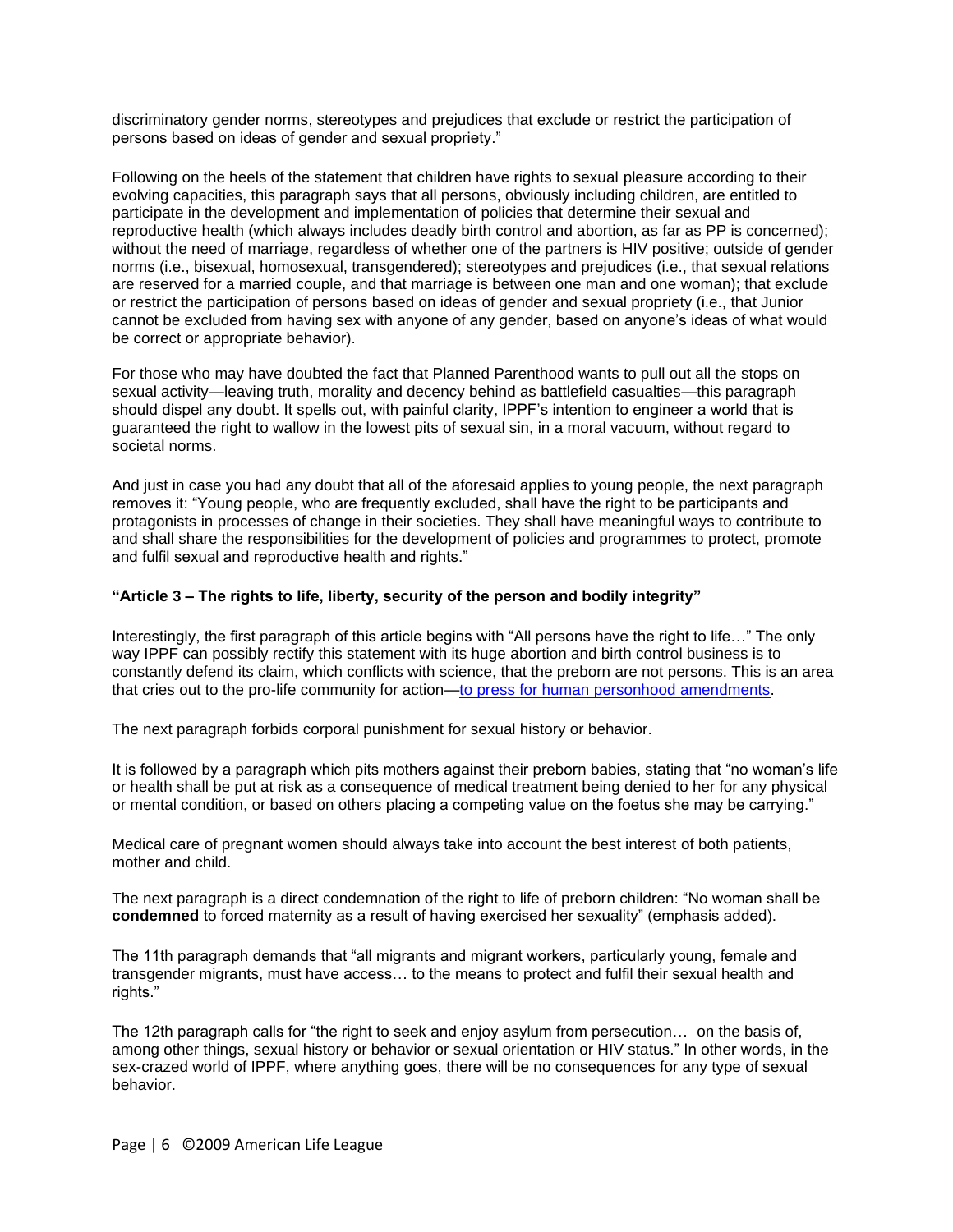The 13th paragraph demands freedom from "removal, extradition or expulsion or threats thereof to any State where they may face a well-founded fear of persecution based on... sexual history or behaviour or sexual orientation or HIV status." Regardless of a person's sexual behavior, he or she may not be extradited to a State where he or she will be caused to suffer because of that behavior.

# **"Article 4 – Right to Privacy"**

This article claims the "right to privacy which is essential to the exercise of sexual autonomy" for all persons.

It seeks to give all persons sexual autonomy "to make decisions about their sexuality, sexual behaviour and intimacy without arbitrary interference."

It seeks to protect all persons from disclosing their HIV status, sexual history, sexual partners and behaviors.

One must wonder how an organization that claims to be working to lower the incidence of HIV/AIDS can allege that those infected with HIV have a "right" to not disclose that deadly infection to past, present and potential sexual partners. Should Planned Parenthood continue to receive funding to combat HIV/AIDS when this is what it advocates?

## **"Article 5 – Right to personal autonomy and recognition before the law"**

In this section, IPPF flashes back to its preoccupation with children's "rights" to sexual freedom.

The first paragraph says, "All persons have the right to be recognized before the law and to sexual freedom, which encompasses the opportunity for individuals to have control and decide freely on matters related to sexuality, to choose their sexual partners, to seek to experience their full sexual potential and pleasure, within a framework of non-discrimination and with due regard to the rights of others and to the evolving capacity of children."

Once again, IPPF is off on its never-ending quest for unimpeded sex within a moral vacuum, accompanied by the threat of enforcing discrimination laws against those who refuse to subscribe to its vision of a world lost in lust.

To further that end, the document continues by claiming freedom "to exercise autonomous and relational sexual practices and conduct, within an environment of social, political and economic conditions in which all rights and freedoms can be realized equally by all."

It further seeks to normalize, by decriminalization, all consensual sexual practices or conduct, calls for the right of all prisoners to have regular conjugal visits, and seeks to require governments to issue identification documents reflecting the person's "self-defined gender identity, including but not limited to birth certificates, passports and electoral records."

That is to say, if tomorrow I decide I am no longer female, I could require the government to change all of my identifying documentation so that it states that I am male.

## **"Article 6. Right to freedom of thought, opinion and expression; right to association"**

In this Article, IPPF leaps beyond its usual defiance of social, cultural and moral norms, claiming the ―right‖ to spit in the face of public order, public morality, public health and public security for the sake of expressing ideas about sexuality.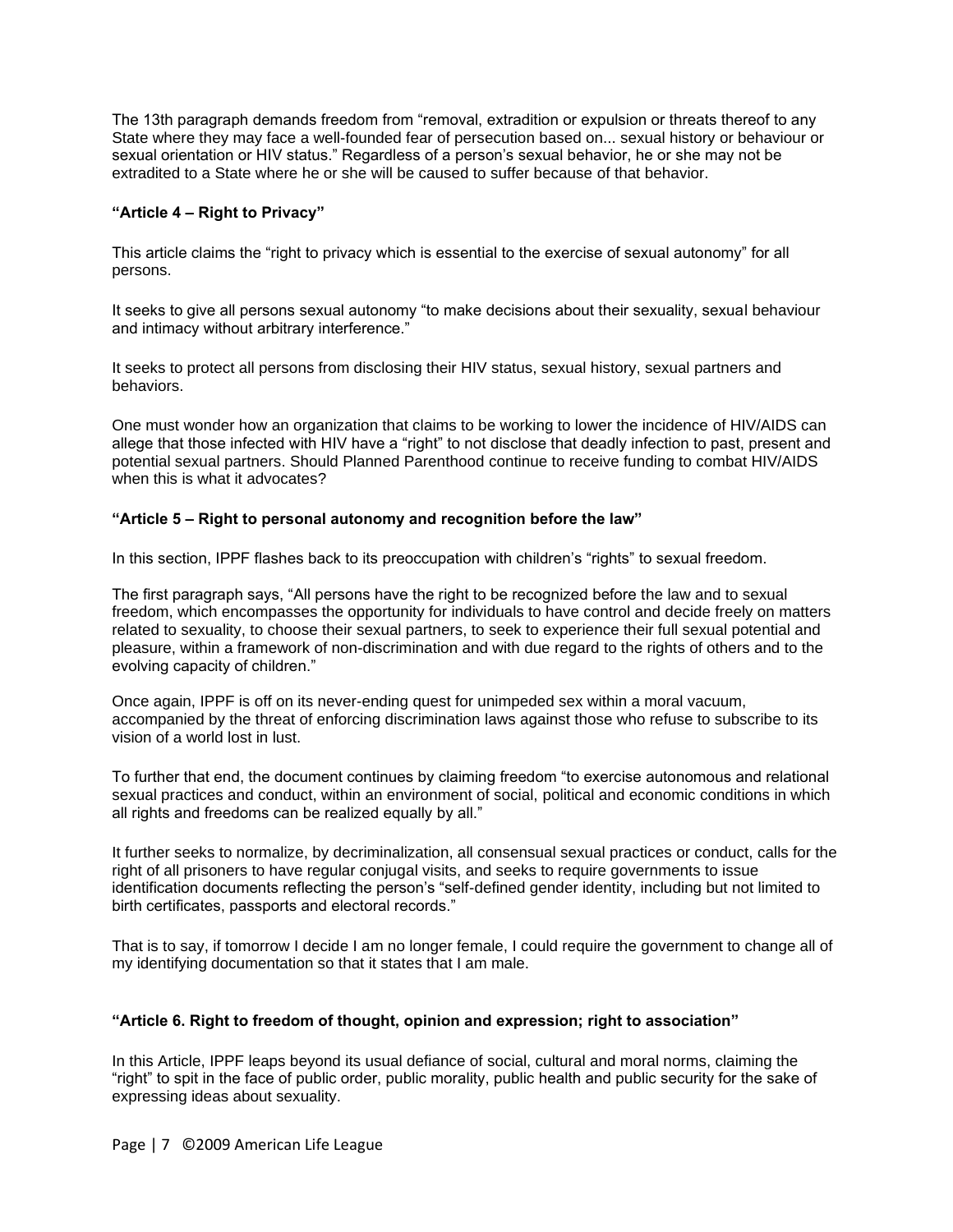Further, we see IPPF laying claim to our children once again, as it attempts to exclude the influence of parents through demanding the "right to freedom of thought, conscience and religion, including the right to hold opinions without interference, within a framework of non-discrimination and respect for the evolving capacity of children."

In the third paragraph, IPPF attempts to free "all persons" from "fear, shame, guilt, false beliefs and other impediments to the free expression of their desires." Does this not sound like Satan himself, skulking in the shadows, claiming the ability to take away shame, guilt and, yes, those ridiculous false beliefs that would prevent a person from pursuing whatever he might desire?

IPPF then makes another pathetic attempt at establishing itself as the supreme authority regarding our children, by claiming everyone has the "right" to "receive and impart information and ideas with regard to... sexuality through any legal medium and regardless of frontiers," and—surprise—relying on its favorite phrase yet again: "within a framework of non-discrimination and taking into consideration the rights of others and the evolving capacity of children."

This article concludes by claiming the "right" to do all of the above through groups and organizations, "through any medium."

## **"Article 7. Right to health and to the benefits of scientific progress"**

IPPF attempts to lay waste to the conscience rights of those health-care providers and others who do not wish to participate in its mandate of unbridled sex, immoral reproductive technology, dangerous contraception and abortion, by stating, "All persons shall have access to health care and services *independently of the conscientious objection of health service providers"* (emphasis added).

Here IPPF also attempts to ensure the "right" to "reproductive health technologies, services or medical interventions," once again invoking the "principle of the evolving capacity of the child."

## **"Article 8. Right to education and information"**

Among the many descriptive terms that come to mind regarding this declaration, "redundant" looms large. It's as if IPPF believes that if it repeats something often enough, it will become truth and law.

IPPF claims that all persons have the "right" to "comprehensive sexuality education and information." As we reported earlier in our analysis, Planned Parenthood pushes for what it calls comprehensive sexuality education, as opposed to abstinence education, which PP opposes.

Article 8 also calls for "empowering [young people] to participate in determining policy regarding sexual health and sexuality education."

It further claims the "right" to educate children about all sorts of perverse sex, saying, "Young people in particular shall have access to information on sexuality and gender non-conforming lives and sexual relations."

Next, IPPF seeks to ensure that this education in perversion is available free from parental interference, in school-, health-service- and community-based settings. Included in this section is the assertion that all persons will decide "when, how, and with whom to have sex and when sexual behavior will become reproductive."

**"Article 9. Right to choose whether or not to marry and to found and plan a family, and to decide whether or not, how and when, to have children"**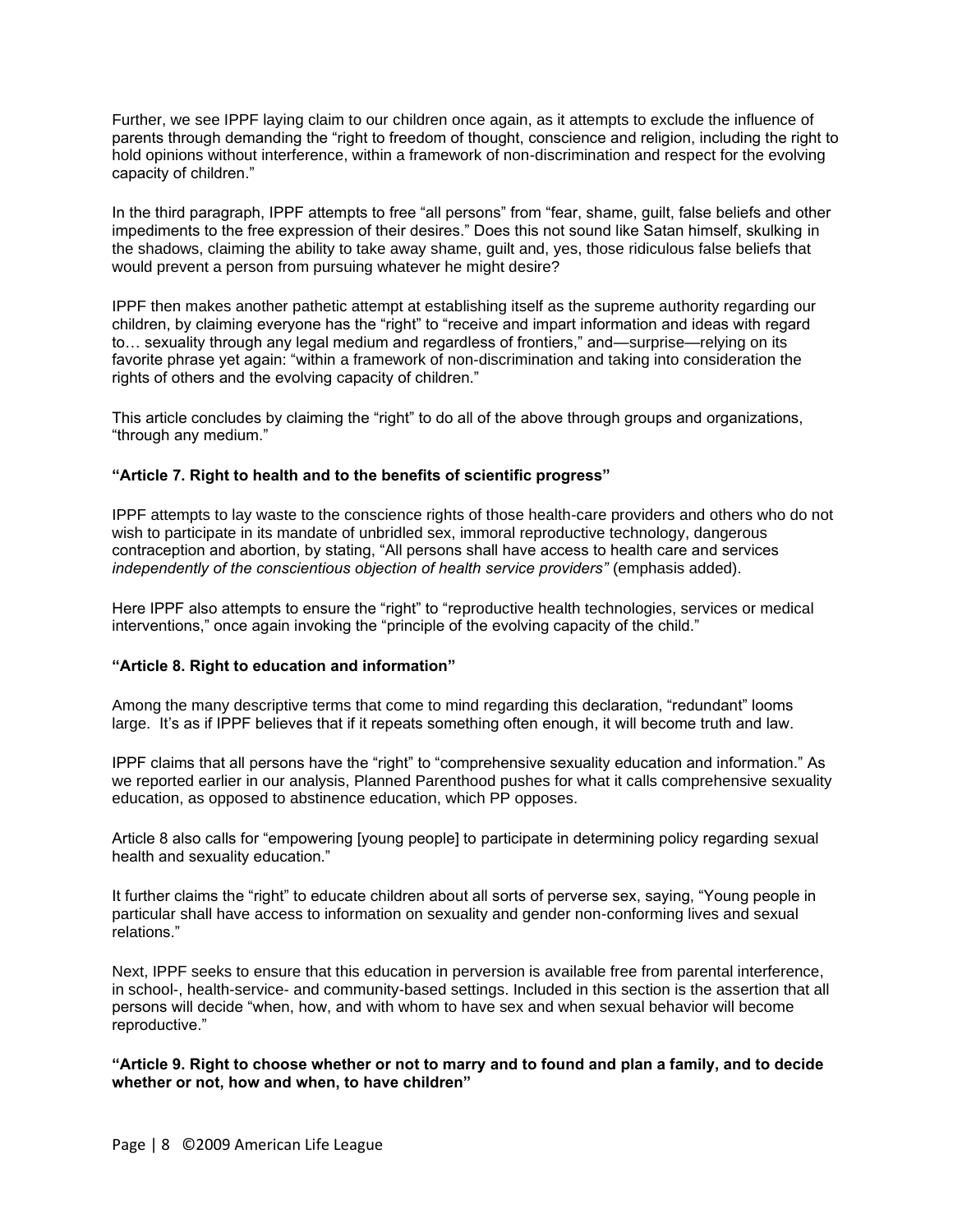As this document nears its end, it becomes clear that IPPF is attempting to eradicate the most basic building block of our society: the institution of marriage.

The traditional family consisting of one man and one woman joined in marriage and surrounded by the children who are the very expression of the spouses' love for one another, is the model designed by God Himself for the happiness and survival of the human race.

In his 1930 encyclical *[Casti Connubii](http://www.vatican.va/holy_father/pius_xi/encyclicals/documents/hf_p-xi_enc_31121930_casti-connubii_en.html) (On Christian Marriage)*, Pope Pius XI grieved that "a great number of men, forgetful of that divine work of redemption, either entirely ignore or shamelessly deny the great sanctity of Christian wedlock, or relying on the false principles of a new and utterly perverse morality, too often trample it under foot."

He went on to explain that "since these most pernicious errors and depraved morals have begun to spread even amongst the faithful and are gradually gaining ground," he was duty-bound to raise his voice to keep the flock committed to his care "from poisoned pastures." By way of this article, IPPF spreads its most lethal poison on the verdant pastures that are intended to support human life.

In the initial paragraph of this article of the IPPF declaration, claim is made to laws and policies that "recognize the diversity of the family forms as including those not defined by descent or marriage."

Broadcasting the toxic idea of even children entering into these types of relationships, the document claims the "right" for all persons to "enter freely and with full consent into marriage or other partnership arrangements.‖

Article 9 then attempts to force you and me to pay for these illicit partnerships, by claiming to grant the "right" to "family-related social welfare" benefits, "independently of the family form they have chosen to found, including those not defined by descent or marriage."

It then claims the "right" to adopt or create children within these unholy bonds, and to "reproductive" technologies, and treatments‖ deemed necessary for accomplishing those goals. It seeks to ensure the utilization of life-destroying contraception and abortion and, once again, invokes the "evolving capacity of children."

Then, invoking perhaps the biggest oxymoron ever, it calls for the "right" to "**safe abortion**... accessible, affordable, acceptable and convenient to all users‖ (emphasis added). Abortion always involves the termination of an innocent human life. Safe abortion? For whom?

## **"Article 10. Right to accountability and redress"**

Ripe and about to burst from its cyclical consumption and regurgitation of sexual excess and giddy from its assertion of rights intended to ensure that depravity runs rampant, IPPF now brandishes its sword of bravado and demands laws to enforce its newly-defined "rights" by any and all means.

―All persons have the right to effective, adequate, accessible and appropriate educative, legislative, judicial and other measures to ensure and demand that those who are duty-bound to uphold sexual rights are fully accountable to them," it states. "This includes the ability to monitor the implementation of sexual rights and to access remedies for violations of sexual rights, including access to full redress through restitution, compensation, rehabilitation, satisfaction, guarantee of non-repetition and **any other means**‖ (emphasis added).

It then calls for States to "establish mechanisms of accountability for ensuring that their obligations related to the guarantee of sexual rights are fully upheld," and specifically calls for "non-state actors whose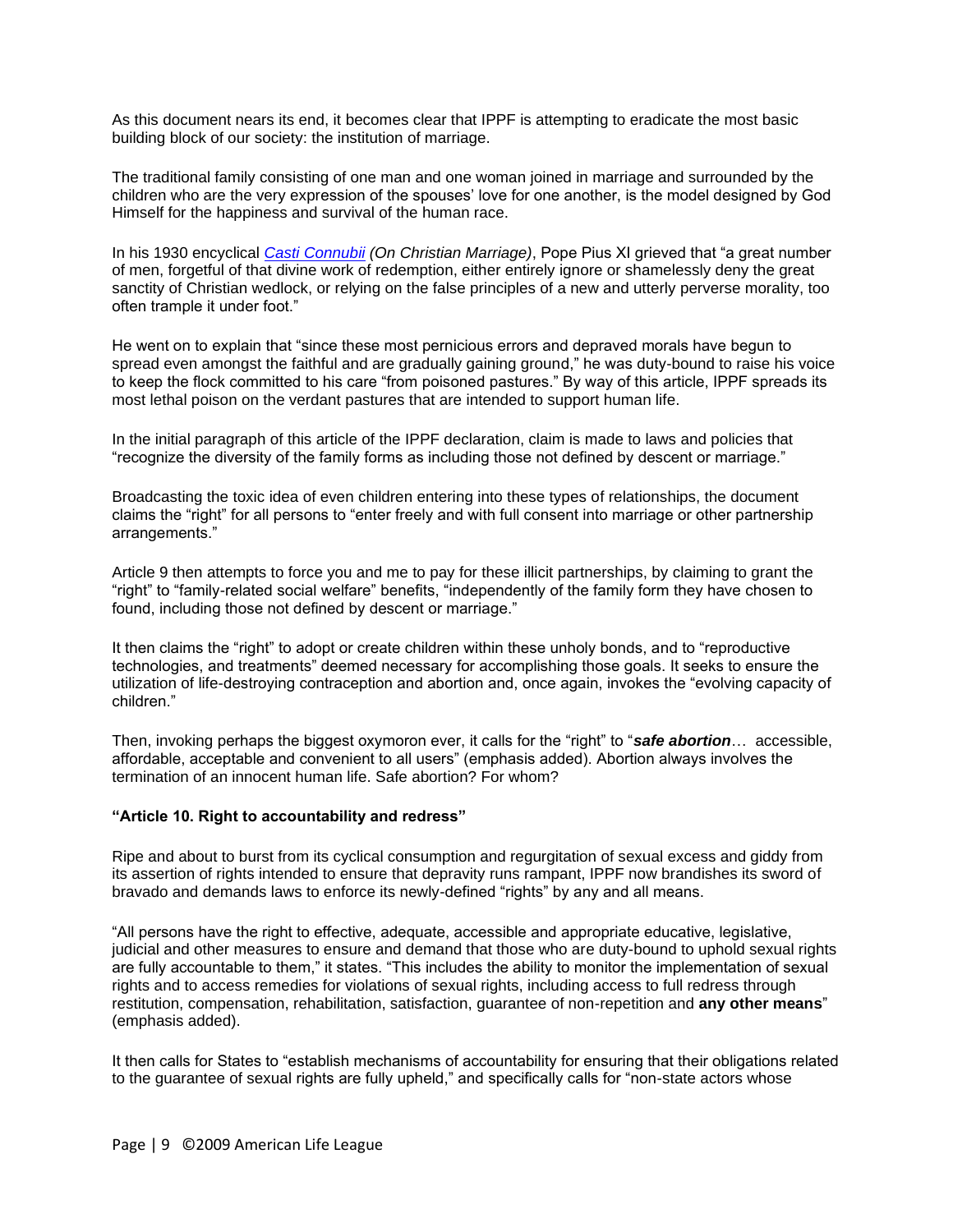actions or omissions impact upon [all persons'] enjoyment of sexual rights" to be held accountable for the lack of such enjoyment.

This rehashes Principle 7, which specifically names not-for-profit and religious entities among those who should be held accountable for actions and omissions that deprive persons of the enjoyment of "sexual rights."

## **Prophetic proclamations**

In his 1930 encyclical *On Christian Marriage*, Pope Pius XI apparently foresaw attacks on the traditional family:

―Some men go so far as to concoct new species of unions, suited, as they say, to the present temper of men and the times… These offer all the indulgence of matrimony and its rights without, however, the indissoluble bond, and without offspring…

"Indeed there are some who desire and insist that these practices be legitimatized by the law or, at least, excused by their general acceptance among the people. They do not seem even to suspect that these proposals partake of nothing of the modern 'culture' in which they glory so much, but are simply hateful abominations which beyond all question reduce our truly cultured nations to the barbarous standards of savage peoples…

―But no reason, however grave, may be put forward by which anything intrinsically against nature may become conformable to nature and morally good."

He called for a return to the divine plan for marriage.

## **Rx for unbridled lust: Subject yourself to God**

Pope Pius XI said:

"Wherefore, since the chief obstacle to this study is the power of unbridled lust, which indeed is the most potent cause of sinning against the sacred laws of matrimony, and since man cannot hold in check his passions, unless he first subject himself to God, this must be his primary endeavor, in accordance with the plan divinely ordained."

"For it is a sacred ordinance that whoever shall have first subjected himself to God will, by the aid of divine grace, be glad to subject to himself his own passions and concupiscence; while he who is a rebel against God will, to his sorrow, experience within himself the violent rebellion of his worst passions."

If our society is to avoid terminal decay, we must subject our passions to God's will. IPPF's rebellion against God and His plan for chaste marriage is destined to bring those who revel in this rebellion to ruin.

## **Conclusion**

Self-centered slavery. That phrase sums up the content of this entire "sexual rights" document.